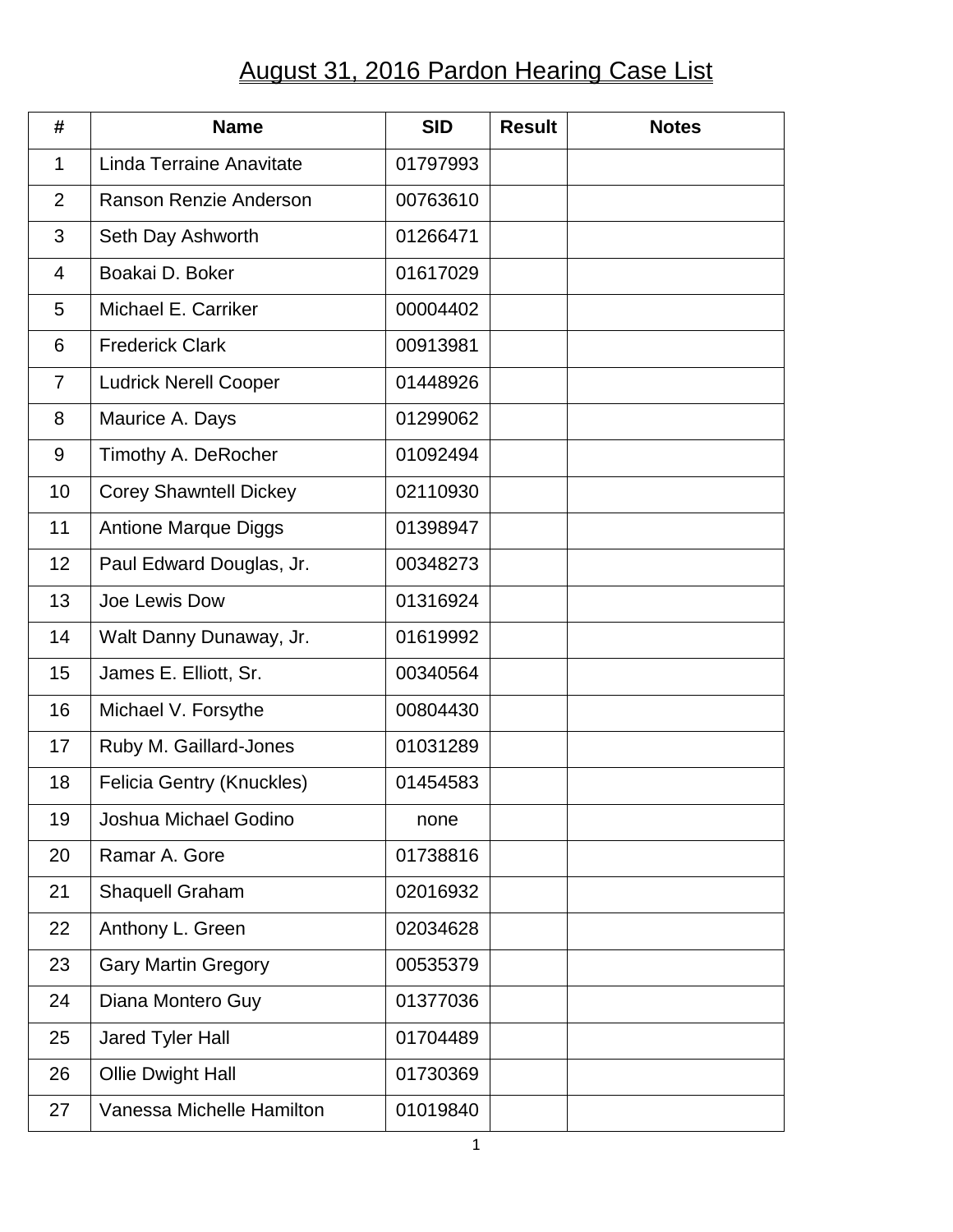## August 31, 2016 Pardon Hearing Case List

| 28 | Willie Lee Hampton             | 00259051 |  |
|----|--------------------------------|----------|--|
| 29 | Kevin Eugene Harper            | 01038067 |  |
| 30 | <b>Irving Hiers</b>            | 01133174 |  |
| 31 | Anthony Nathaniel Johnson      | 00810060 |  |
| 32 | Athena Lynyette Kelly-Mingo    | 01898604 |  |
| 33 | <b>Phillip Kinard</b>          | 00903140 |  |
| 34 | <b>Mitchell Earl Klein</b>     | 00802602 |  |
| 35 | <b>Anthony Santell Lawson</b>  | 01375393 |  |
| 36 | Andre Keenan Logan             | 02077298 |  |
| 37 | <b>Russell Anthony Mack</b>    | 00682589 |  |
| 38 | Thomas J. Manigo               | 01694441 |  |
| 39 | <b>Rico Lamont Martin</b>      | 01499462 |  |
| 40 | <b>Crystal Lizelia Mathis</b>  | 01318949 |  |
| 41 | Quincey Lovon McKenzie         | 01480056 |  |
| 42 | <b>Calvin Lamont Mills</b>     | 01246456 |  |
| 43 | <b>Sean Travis Munley</b>      | 01411342 |  |
| 44 | Lakesha Tahnee Murphy          | 01569351 |  |
| 45 | <b>Fredrick Nash</b>           | 01676668 |  |
| 46 | Taunya Tamika Pinkney          | 01091937 |  |
| 47 | <b>Charles Richard Pittman</b> | 00331352 |  |
| 48 | <b>Kalvin Torrell Pressley</b> | 01726048 |  |
| 49 | <b>Mary Reames</b>             | 01999046 |  |
| 50 | Lenard T. Robinson             | 01831148 |  |
| 51 | Yasheka S. Roundtree           | 01604553 |  |
| 52 | Clyde Wayne Skipper            | 01907450 |  |
| 53 | <b>Roshell Denise Slate</b>    | 01672353 |  |
| 54 | Benjamin Joseph Spencer        | 02033429 |  |
| 55 | <b>Samuel Andre Temoney</b>    | 01137567 |  |